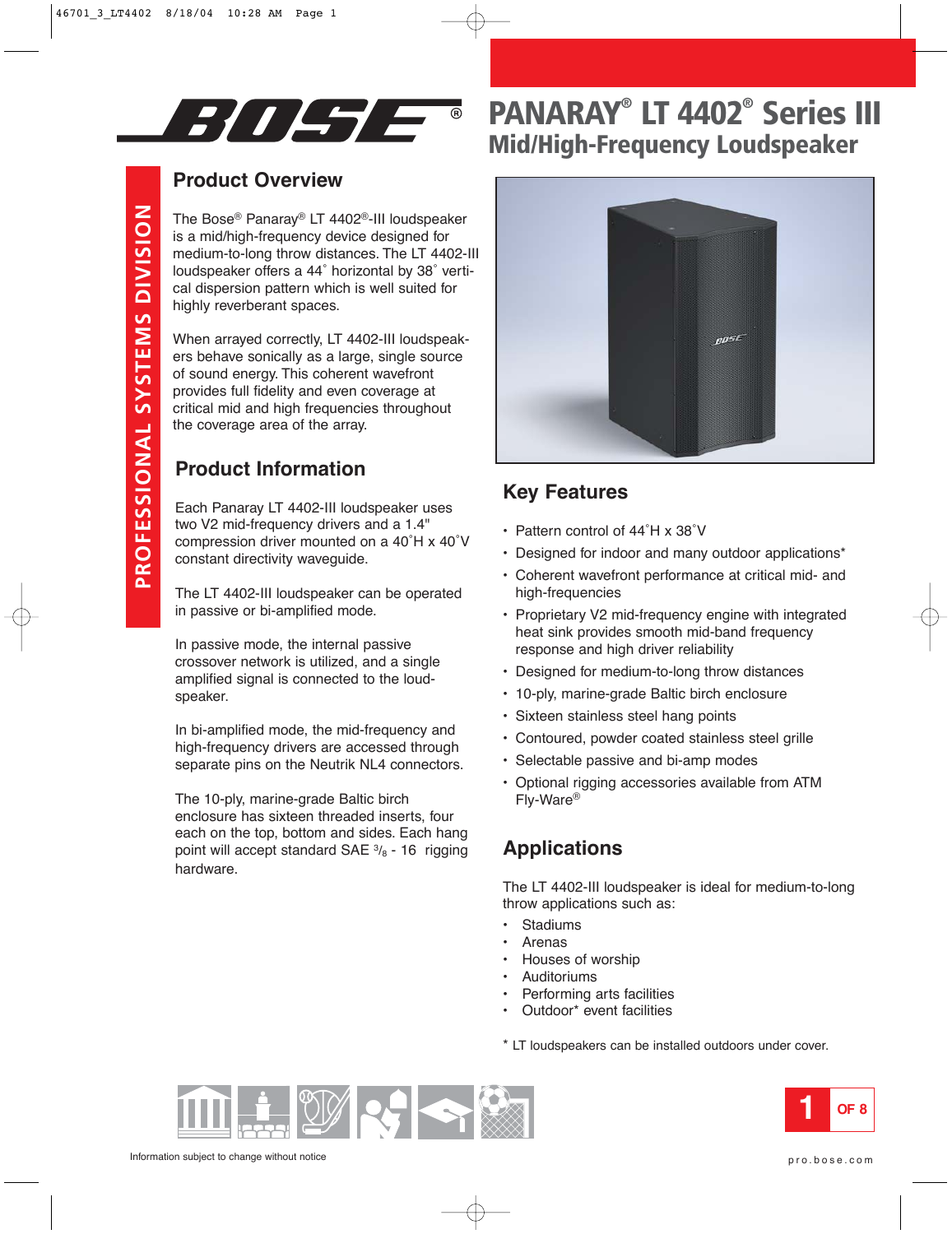

### **Detailed Product Specifications – Acoustic**

|                                                             | <b>Passive</b>                 | <b>Bi-amplified</b>                                                                                 |                   |
|-------------------------------------------------------------|--------------------------------|-----------------------------------------------------------------------------------------------------|-------------------|
|                                                             |                                | <b>Mid</b>                                                                                          | <b>High</b>       |
| Power Handling <sup>1</sup>                                 | 140W                           | 140W                                                                                                | 75W               |
| Impedance                                                   | $8\Omega$                      | $8\Omega$                                                                                           | $8\Omega$         |
| Sensitivity <sup>2</sup> (at 1W @ 1m)                       | 108 dB-SPL                     | 106 dB-SPL                                                                                          | 107 dB-SPL        |
| Maximum SPL <sup>3</sup><br>(pink noise @ 1m @ rated power) | 130 dB-SPL                     | 128 dB-SPL                                                                                          | 126 dB-SPL        |
|                                                             | 136 dB-SPL (Peak)              | 134 dB-SPL (Peak)                                                                                   | 132 dB-SPL (Peak) |
| <b>Recommended Crossover</b>                                | Internal Crossover @ 1.6 kHz   | <b>Mid Frequency</b><br>HPF: 160 Hz, Butterworth, 4th order<br>LPF: 1600 Hz, Butterworth, 4th order |                   |
|                                                             |                                | <b>High Frequency</b>                                                                               |                   |
|                                                             |                                | HPF: 1600 Hz, Butterworth, 4th order<br>LPF: 20 kHz, Butterworth, 4th order                         |                   |
| Frequency Range <sup>4</sup> ( $\pm$ 3 dB)                  | 180 Hz - 16 kHz                |                                                                                                     |                   |
| <b>Beamwidth</b><br>(-6 dB point, average 800 Hz - 5 kHz)   | Horizontal: 44°, Vertical: 38° |                                                                                                     |                   |

## **Additional Product Information**

The Panaray® LT 4402®-III loudspeaker requires equalization through the use of Bose<sup>®</sup> active equalization or by using 4-6 bands of parametric equalization along with a high-pass filter and a low-pass filter. Equalization is required for both passive and bi-amplified configurations.

Active equalization for the LT 4402-III loudspeaker can be provided by using the Panaray LT 4402-III EQ card or the Panaray system digital controller with presets for each Panaray speaker and combination of speakers. A parametric equalizer can replicate the active equalization curve below along with a high-pass filter and low pass filter as shown.

Recommended controller:

The Panaray system digital controller has a universal power supply for worldwide use. Variants of the product refer to the AC cord included with the product. There are five variations.

| Australia:               | PC 028024 |
|--------------------------|-----------|
| Europe:                  | PC 028022 |
| North America:           | PC 028021 |
| Japan:                   | PC 028025 |
| United Kingdom:          | PC 028023 |
|                          |           |
| Available EQ Cards:      |           |
| Panaray LT 4402-II/III   |           |
| active equalization card | PC 011504 |
| LT mid-frequency EQ card | PC 018485 |

### **Active Equalization Curves**

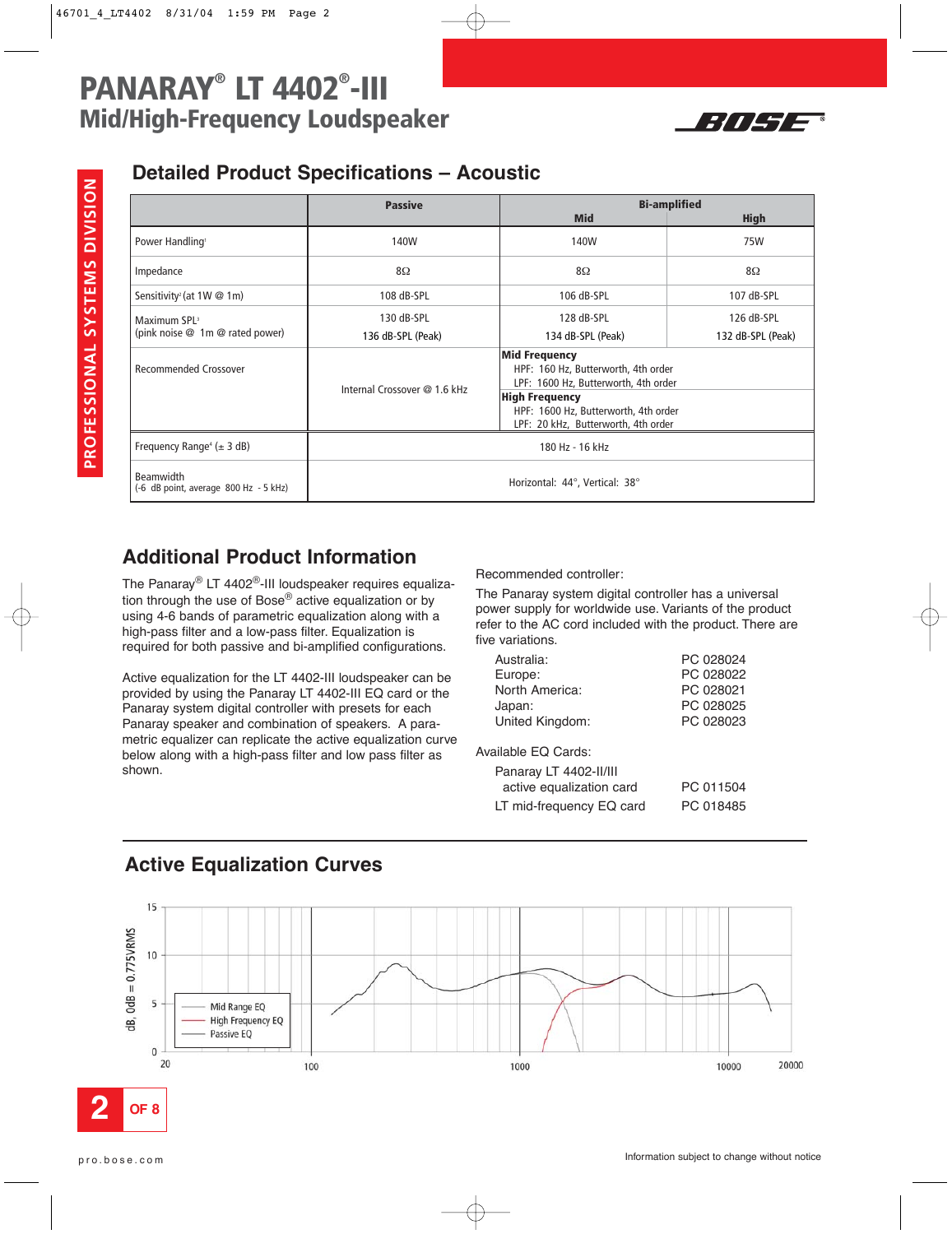

### **Driver complement:**

Mid-frequency: Two V2 drivers per cabinet.

High-frequency: One 1.4" compression driver per cabinet.

#### **Construction features:**

10-ply, marine-grade Baltic birch enclosure with sixteen stainless steel hang points and a powder coated stainless steel grille.

### **Hang points:**

Sixteen stainless steel threaded inserts – four top, four bottom, and four on each side – allow for easy rigging. The threaded inserts are SAE  $3/8$  - 16 thread, with at least 18 usable threads.

### **Rigging:**

Panaray® LT 4402®-III loudspeakers can be used with the ATM Fly-Ware® AFGS system. For more information contact ATM Fly-Ware at www.ATMflyware.com

#### **Dimensions:**

24"D x 18.5"W x 34"H (610 mm x 471 mm x 884 mm)

#### **Weight:**

111 lb (50 kg)

### **Shipping weight:**

142 lb (64 kg)

#### **Finish:**

Each loudspeaker is manufactured with a textured black polyurethane finish and contoured, powder coated stainless steel grille. Both cabinet and grille can be painted to match the surroundings.

#### **Connectors:**

Two Neutrik NL4 connectors wired in parallel with internal jumper for configuring passive and bi-amp modes.

#### **NL4 Wiring Diagram:**





34.0 in<br>883.6 mm





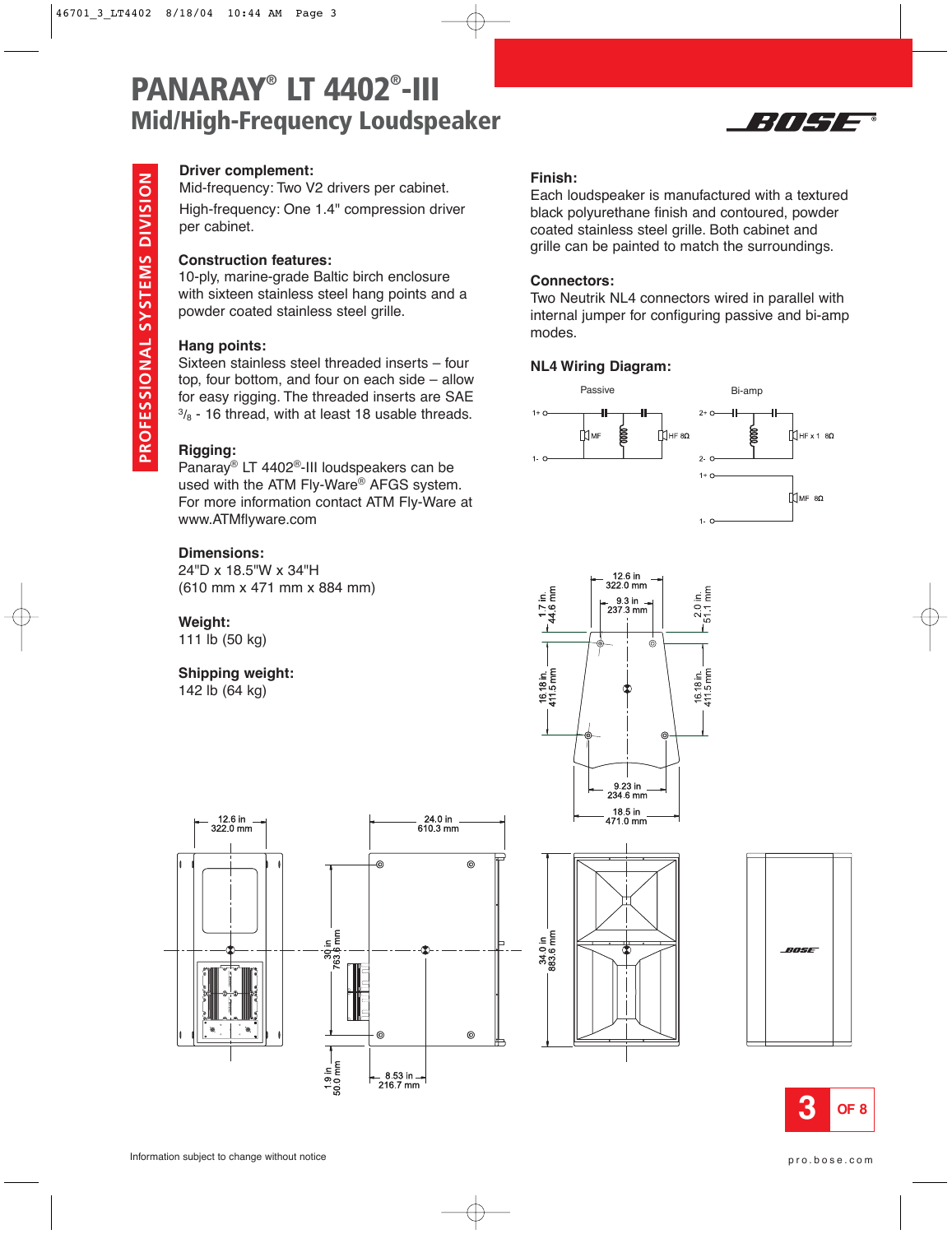



## **Polar Plots 1** /**<sup>3</sup> Octave Horizontal**









2000 Hz

2500 Hz

3150 Hz

 $-4000$  Hz

12500 Hz

 $- 16000 Hz$ 

÷







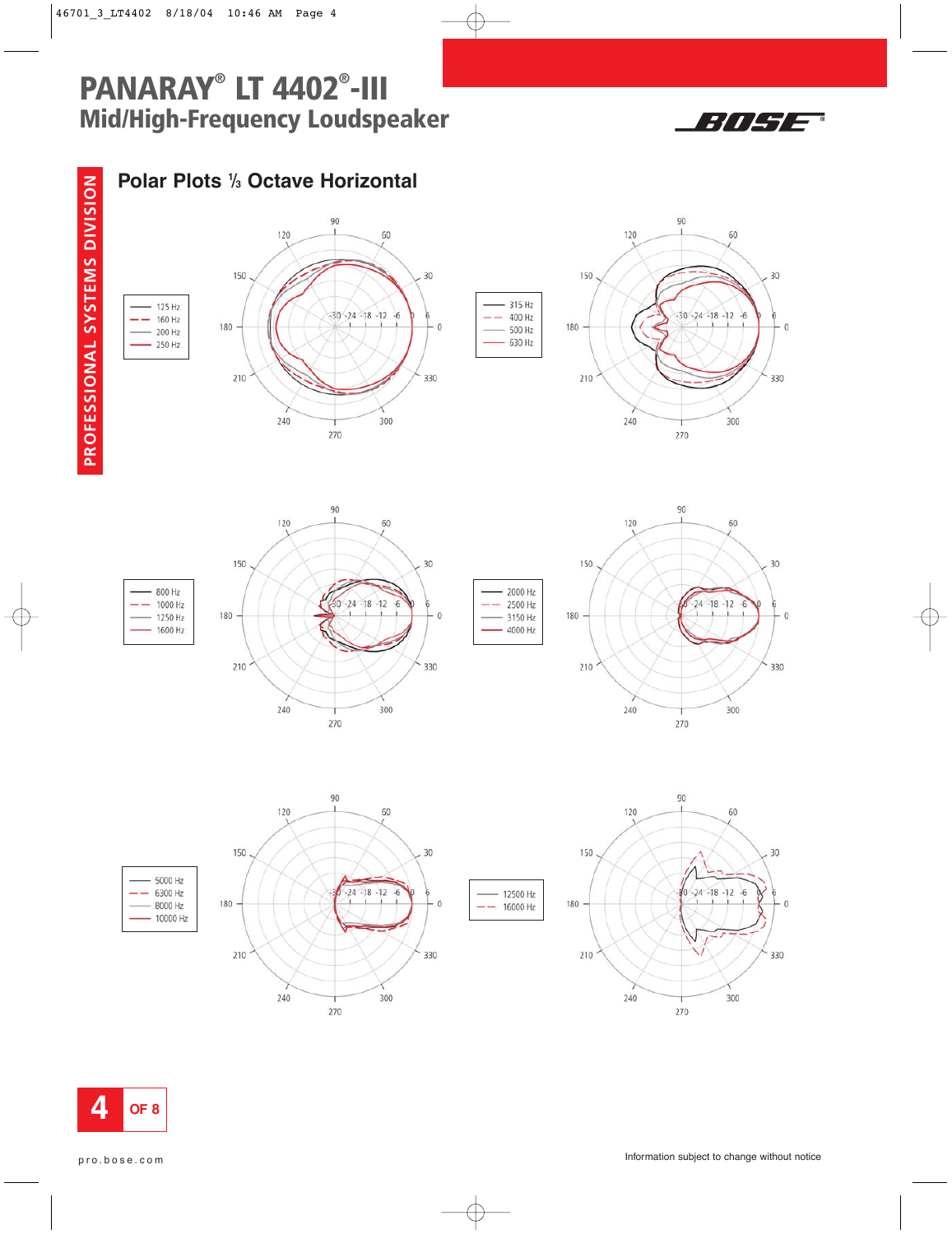



## **Polar Plots 1** /**<sup>3</sup> Octave Vertical**





315 Hz

400 Hz

500 Hz

630 Hz

2000 Hz

3150 Hz

4000 Hz

 $-2500$  Hz



60

300

270

30

 $\bf 0$ 

330





240





800 Hz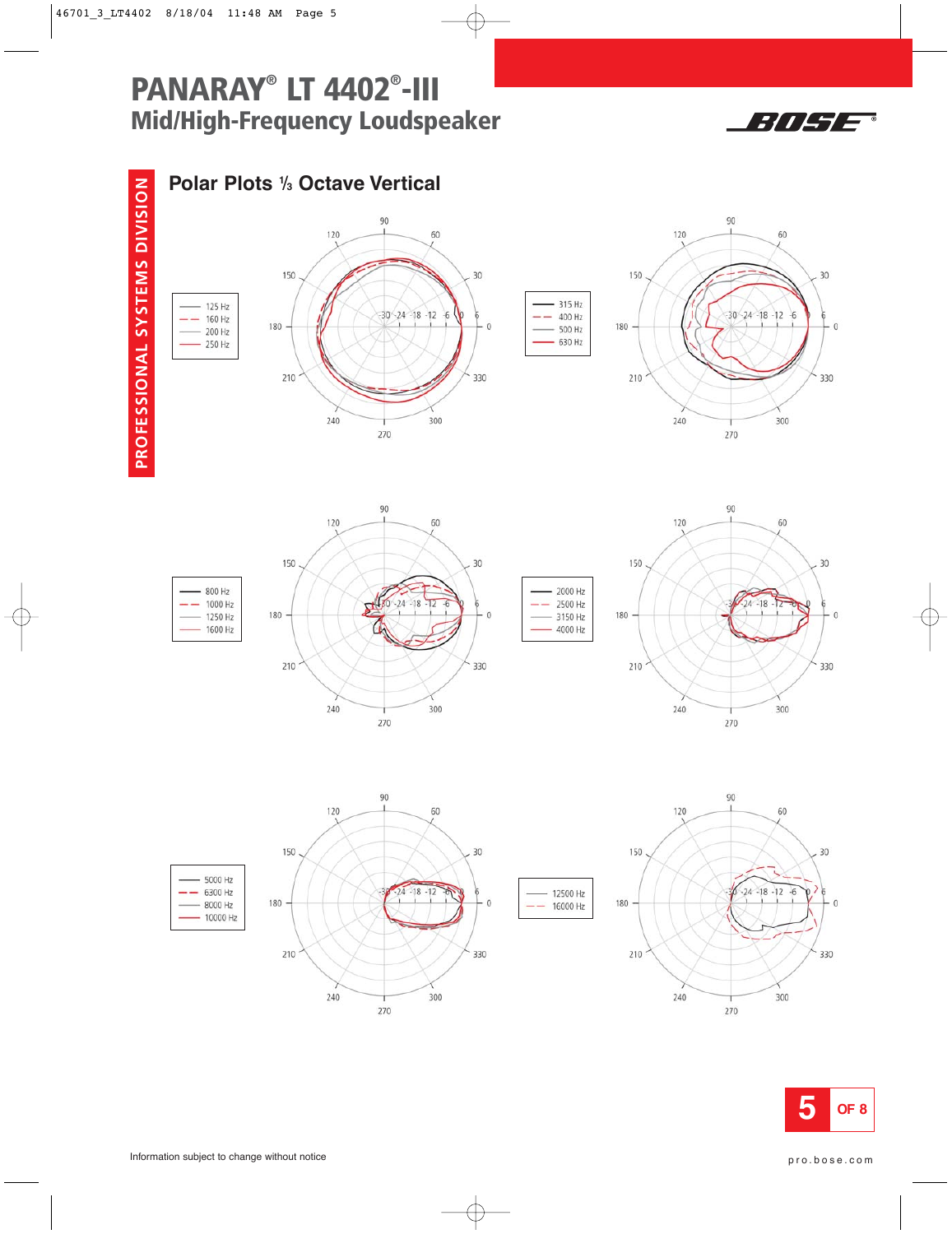



## **Beamwidth**



## **Directivity Index and Q**



**On-Axis Response – Impedance vs. Frequency** 



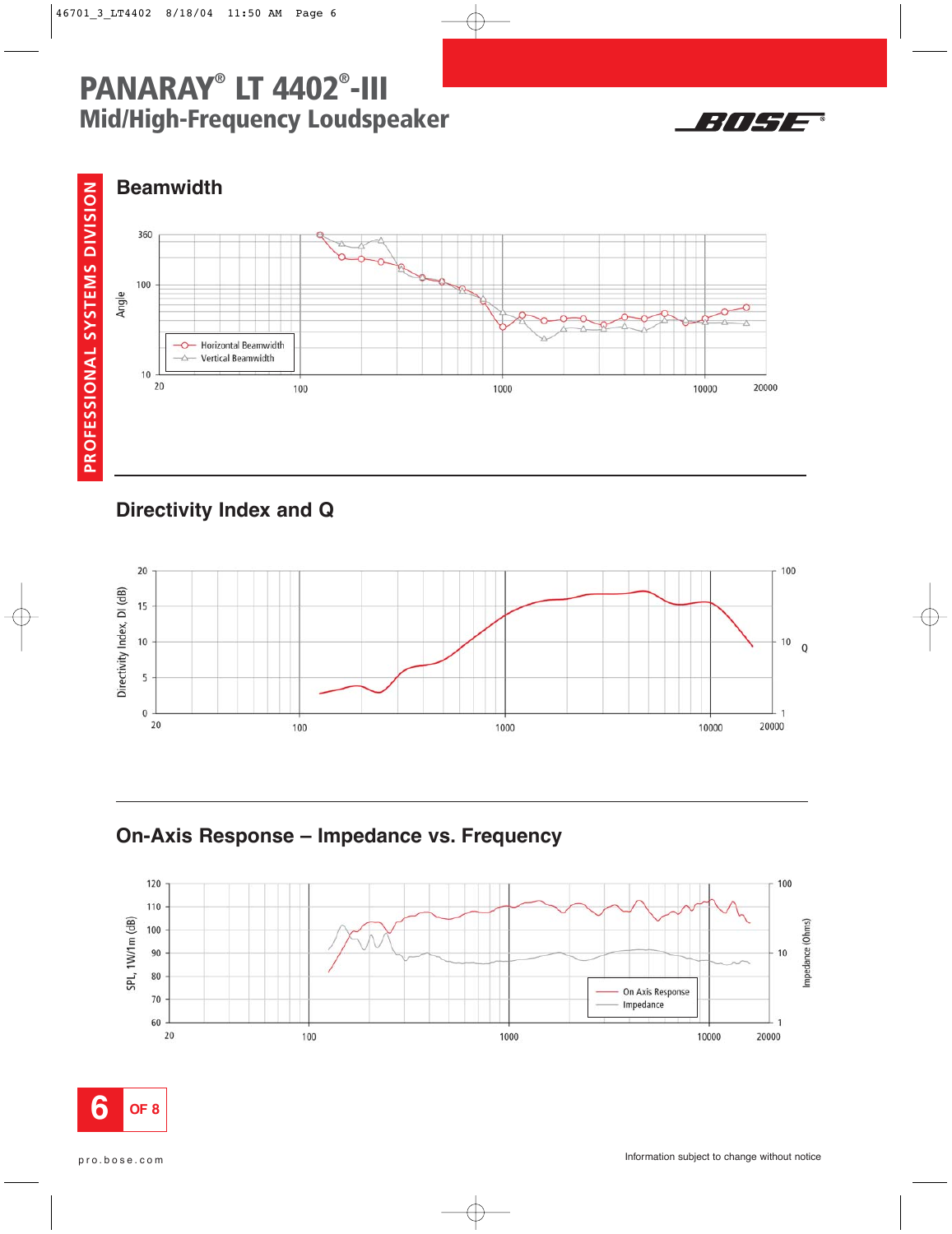

## **Engineers' and Architects' Specifications**

The mid/high-frequency device shall be a multiple driver system as follows: The transducer complement shall consist of two mid-range drivers and one high-power compression driver mounted vertically, such that directional characteristics provide a smooth response.

The array enclosure shall be composed of 10-ply, marine-grade Baltic birch with 16 stainless steel hang points and a paintable, contoured, powder coated stainless steel grille, with outer dimensions of 24"D x 18.5"W x 34"H (610 mm x 471 mm x 884 mm); its weight shall be 111 lb (50 kg).

Nominal horizontal beamwidth shall be 44 degrees and nominal vertical beamwidth shall be 38 degrees (-6 dB point, 800 Hz – 5 kHz).

The loudspeaker shall comply with ANSI/EIA 636 for electrical and mechanical safety and with EU EMC directive 89/336/EEC.

All versions of this product shall bear the CE mark.

The loudspeaker shall be the Bose® Panaray® LT 4402<sup>®</sup>-III loudspeaker.

## **Technical Literature**

Panaray LT Reference Guide Panaray LT Array Guide Designing Panaray LT Systems Panaray LT Sample Clusters

Available at pro.bose.com

## **Safety and Regulatory Compliance**

The LT 4402-III loudspeaker complies with ANSI/EIA-636 Recommended Loudspeaker Safety Practices and with EU EMC Directives 89/336/EEC for CE marking.

## **Safety Features**

#### EIA-636: Recommended Loudspeaker Safety Practices

This document is a set of guidelines related to the safe design and testing of loudspeakers and their components set by the Electronics Industry Association. Although one cannot list a product to the standard, Bose has performed the tests outlined for the LT 4402 product, and it complies with the standard as set forth in EIA-636.

### **Warranty**

The Bose Panaray LT 4402-III mid/high-frequency loudspeaker is covered by a 5-year transferable limited warranty.

### **Replacement Parts**

| LT 4402-III grille (includes screws) | PN 276844 |
|--------------------------------------|-----------|
| Replacement screws for grille        | PN 276847 |
| Replacement logo                     | PN 276848 |
| Input panel with crossover board     | PN 276852 |
| Compression driver                   | PN 276860 |
| Diaphragm for compression driver     | PN 276861 |
| Compression driver plate with screws | PN 276849 |
| V2 assembly with drivers             | PN 276850 |

All replacement parts are available through authorized Bose Service Centers.